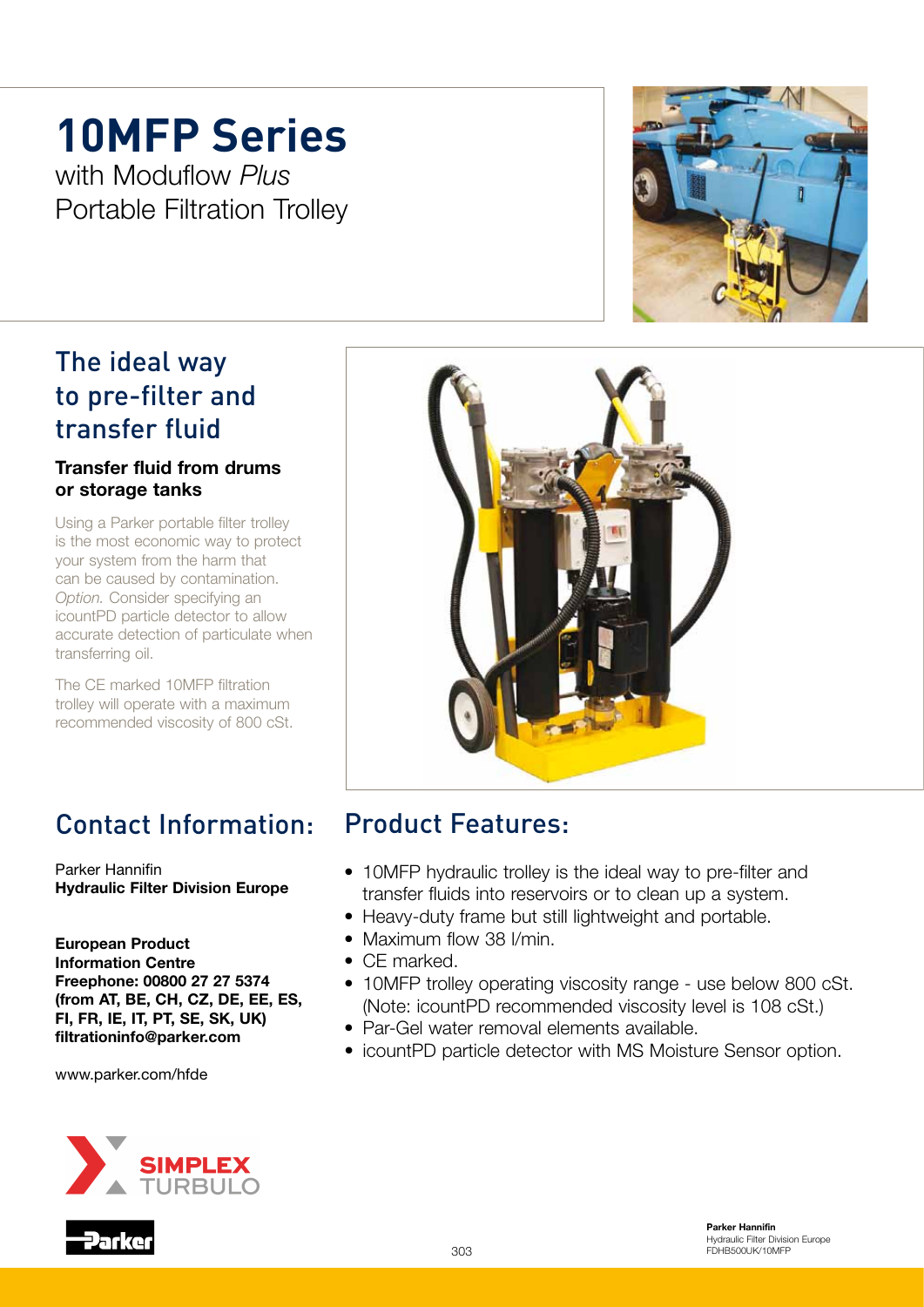# **10MFP Series**

Portable Filtration Trolley

#### Applications for Portable Filtration Trolley

- Filtering new fluid before putting into service
- Transferring fluid from drums or storage tanks to system reservoirs
- Conditioning fluid that is already in use
- Complimenting existing system filtration
- Removing free water from a system
- For use with fluids such as hydraulic, gear and lube oils
- Maximum viscosity is 800 cSt. The icountPD configuration with an online STI size 0 sensor allows a fluid viscosity range of 1 to 108 cSt

Parker portable filter trolleys are the ideal way to prefilter and transfer fluids into reservoirs or to clean up existing systems.

Fluid should always be filtered before being put into use. New fluid is not necessarily clean fluid. Most new fluids (right out of the drum) are unfit for use due to high initial contamination levels. Contamination, both particulate and water, may be added to a new fluid during processing, mixing, handling and storage.

Water is removed by installing Par-Gel elements in the outlet filter. Par-Gel elements are made from a polymer which has a very high affinity for free water.

Once water comes into contact with this material, it is removed from the system.

The Parker portable filter trolley uses two high capacity ModuFlow Plus filters for long element life and better system protection. The first stage (inlet) filter captures larger particles, while the second stage (outlet) filter controls finer particles or removes water. A rugged industrial quality gear pump gets the job done fast.

Using a Parker portable filter trolley is the most economical way to protect your system from the harm that can be caused by contamination.

| <b>Features</b>                                             | <b>Advantages</b>                                            | <b>Benefits</b>                                         |
|-------------------------------------------------------------|--------------------------------------------------------------|---------------------------------------------------------|
| • Two filters instead of one<br>w/2.5 times increased DHC   | • Pump protection and long<br>element life                   | • Element cost savings and<br>trouble-free service      |
| • Wide variety of particulate<br>elements available         | Capable of getting a fluid to<br>a desired cleanliness level | • Extends fluid life and system<br>performance          |
| • Par-Gel <sup>TM</sup> water removal<br>elements available | • Removes "free water" from<br>a system                      | • Gets dirt and water out of<br>system with one process |
| • Heavy duty frame                                          | <b>Rugged and durable</b>                                    | • Built to last for many years<br>of use                |
| • Lightweight and portable                                  | Easy to move from<br>place-to-place                          | • One person operation                                  |
| $\bullet$ 3.35 m hose and<br>wand assemblies included       | • Additional hardware<br>not necessary                       | • Ready to use as received                              |

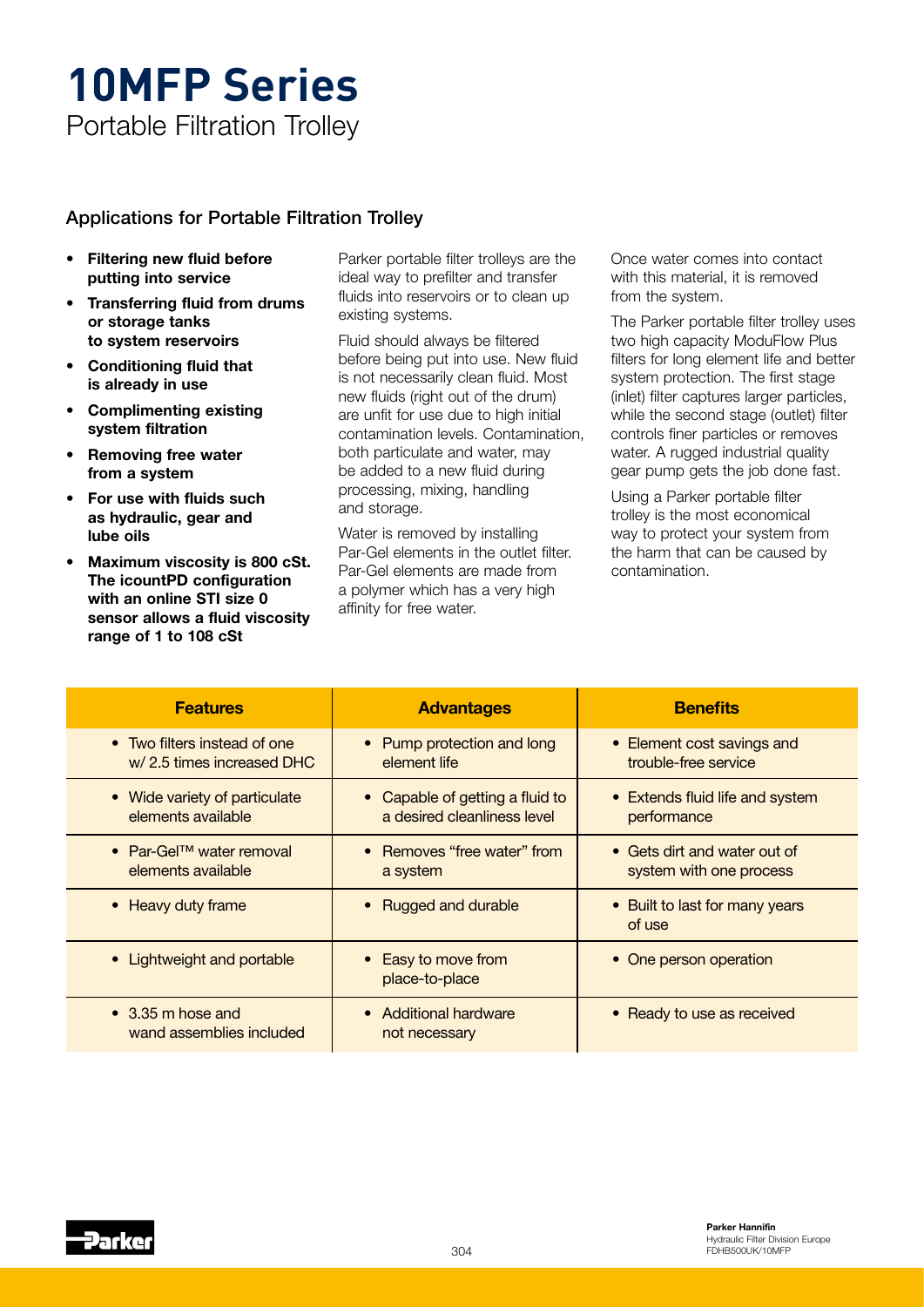### Features

#### Hose & wand assembly

- Ready to use
- Flexible hoses for tight spots
- Kink-resistant hose prevents pump cavitation

#### icountPD

- Independent monitoring of system contamination trends
- ISO code range 7 22
- Self diagnostic software
- Moisture sensor [%] RH

#### Service cover

• Top-accessible for easy changing of elements



- Industrial quality
- Quiet operation
- Dependable, long life

#### Drip tray

• Helps keep the work area safe and clean

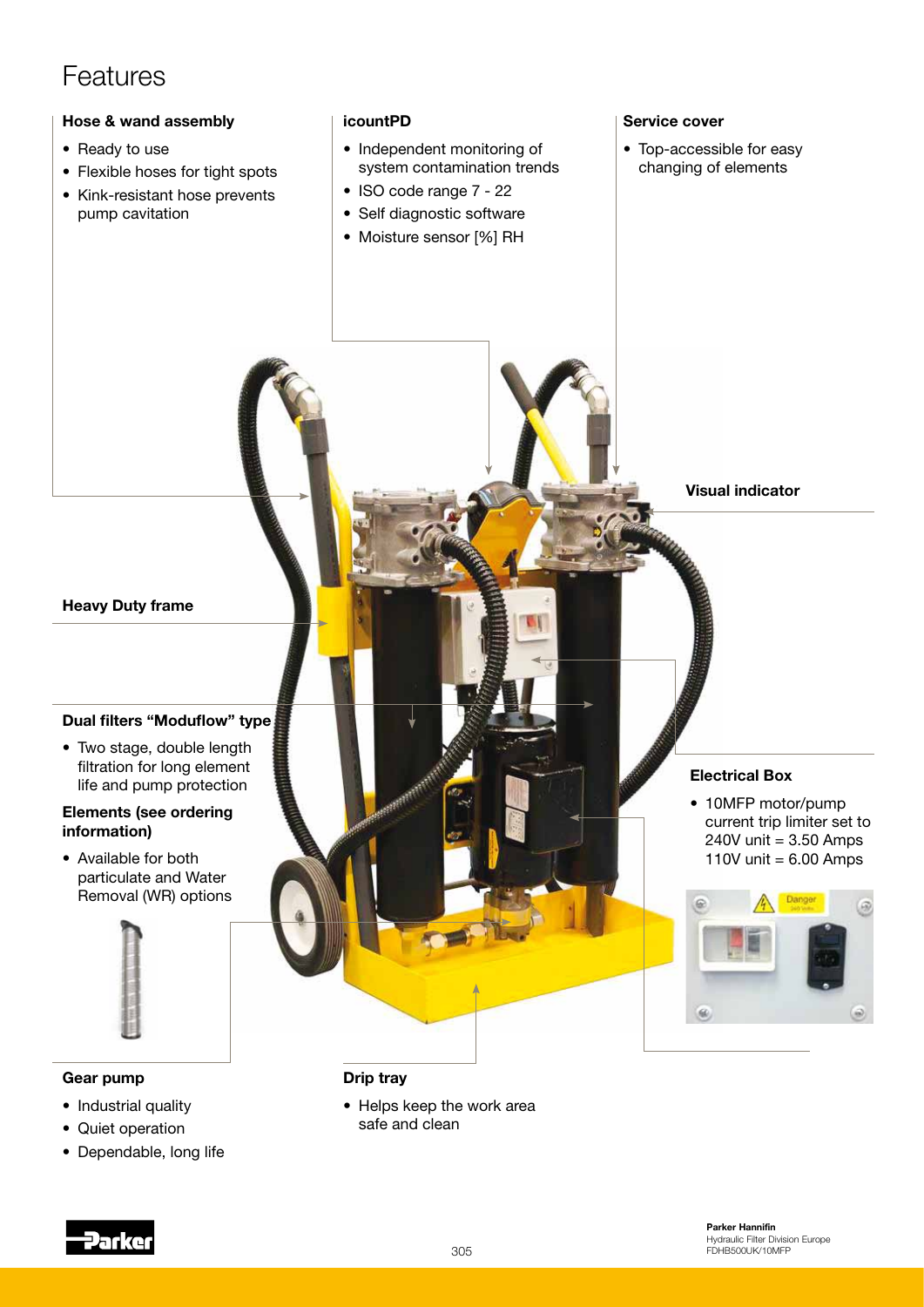## Technical specification

| <b>Dimensions</b><br>(Approx.)<br>(mm / inches) | A - Height: 1029mm / 40.5"<br>B - Width: 648mm / 25.5"<br>C - Depth: 483mm / 19"                                                                                                                                                            |
|-------------------------------------------------|---------------------------------------------------------------------------------------------------------------------------------------------------------------------------------------------------------------------------------------------|
| Weight (Approx.) (Kg / Ibs)                     | 62kg / 137lbs                                                                                                                                                                                                                               |
| Principle of operation IPD                      | Laser diode for optical detection<br>of actual particulates                                                                                                                                                                                 |
| International codes                             | <b>ISO 7 - 22</b>                                                                                                                                                                                                                           |
| icountPD calibration                            | By recognised online methods confirmed by<br>the relevent ISO procedures:<br>MTD - via a certified primary ISO 11171<br>automatic particle detector using ISO 11943<br>principles, with particle distribution reporting<br>to ISO 4406:1996 |
| icountPD recalibration                          | Every 12 months: conmoninfo@parker.com                                                                                                                                                                                                      |
| Unit Ambient storage<br>temperature             | -26°C to +70°C (-79°F to + 158°F)                                                                                                                                                                                                           |
| Unit operating environment                      | <b>DO NOT</b> use the filtration trolley in wet or<br>damp environmental conditions                                                                                                                                                         |
| Recommended fluid<br>operating viscosity        | Up to 108 cSt (500 SUS)<br>(0.85 Specific Gravity)                                                                                                                                                                                          |
| Filter trolley operating<br>viscosity range     | Use below 800 cSt (3880 SUS)                                                                                                                                                                                                                |

| <b>Pump Flow Rate</b>                              | 38 I/min (10 GPM)                                                                                                                                                                                                                 |
|----------------------------------------------------|-----------------------------------------------------------------------------------------------------------------------------------------------------------------------------------------------------------------------------------|
| 1st stage filtration<br>(Suction / Inlet Filter)   | Micron rating specified in part number, visual<br>indicator (Optional), 0.2 bar (3 psi) bypass<br>preventing pump cavitation                                                                                                      |
| 2nd stage filtration<br>(Pressure / Outlet Filter) | Micron rating specified in part number, visual<br>indicator, 1.7 bar (25 psi) prevents excessive<br>pressures                                                                                                                     |
| Suction / Pressure Hose                            | PVC (Standard, 1 metre (39")                                                                                                                                                                                                      |
| <b>Suction Pressure Wand</b>                       | PVC (Standard, 1 metre (39")                                                                                                                                                                                                      |
| Certification<br>CE                                | IP22 rating<br>EN61326-1-2006 Electrical equipment for<br>measurement, control and laboratory<br>EN61029-1-2009 + A11:2010 Modified<br>Safety of transportable motor operated<br>electric tools<br>2006/42/EC Machinery Directive |
| Construction                                       | Cart frame $=$ Steel<br>Filter head $=$ Aluminium<br>$Filter$ bowl = Steel<br>$Hoses = PVC$ (std.)<br>Wands = $PVC$ (std.) Steel tube                                                                                             |
| <b>Electrical Motor</b>                            | 10MFP - 34 hp@ 3450 rpm, O.D.P.<br>Thermal overload protection.                                                                                                                                                                   |

## New feature!

#### 'SmartCart'

A diagnostic filter trolley - the 'SmartCart'. The icountPD particle detector can be mounted to the standard frame of the filter cart for enhanced monitoring of your hydraulic system.

#### Oil Type verses Recommended Kinematic Viscosity Chart for icountPD operation\*.

| <b>Oil Type</b>  | <b>Kinematic</b><br><b>Viscosity</b> @<br>40°C in cSt | <b>Kinematic</b><br><b>Viscosity</b> @<br>30°C in cSt | <b>Kinematic</b><br><b>Viscosity</b> @<br>20°C in cSt | <b>Kinematic</b><br><b>Viscosity</b> @<br>10°C in cSt |
|------------------|-------------------------------------------------------|-------------------------------------------------------|-------------------------------------------------------|-------------------------------------------------------|
| ISO <sub>7</sub> | $\overline{7}$                                        | 9.5                                                   | 13                                                    | 19                                                    |
| <b>ISO 10</b>    | 10                                                    | 14                                                    | 20                                                    | 32                                                    |
| <b>ISO 15</b>    | 15                                                    | 25                                                    | 35                                                    | 60                                                    |
| <b>ISO 22</b>    | 21.6                                                  | 35                                                    | 60                                                    | 108                                                   |
| <b>ISO 32</b>    | 32.2                                                  | 55                                                    | 90                                                    | 180                                                   |
| <b>ISO 46</b>    | 46.3                                                  | 80                                                    | 140                                                   | 280                                                   |
| <b>ISO 68</b>    | 60                                                    | 120                                                   | 220                                                   | 450                                                   |
| <b>ISO 100</b>   | 96.7                                                  | 280                                                   | 350                                                   | 800                                                   |
| <b>ISO 150</b>   | 147                                                   | 300                                                   | 550                                                   | 1200                                                  |
| <b>ISO 220</b>   | 220                                                   | 400                                                   | 850                                                   | 2000                                                  |

\* yellow boxes= the work range of 10MFP and icountPD operation



Parker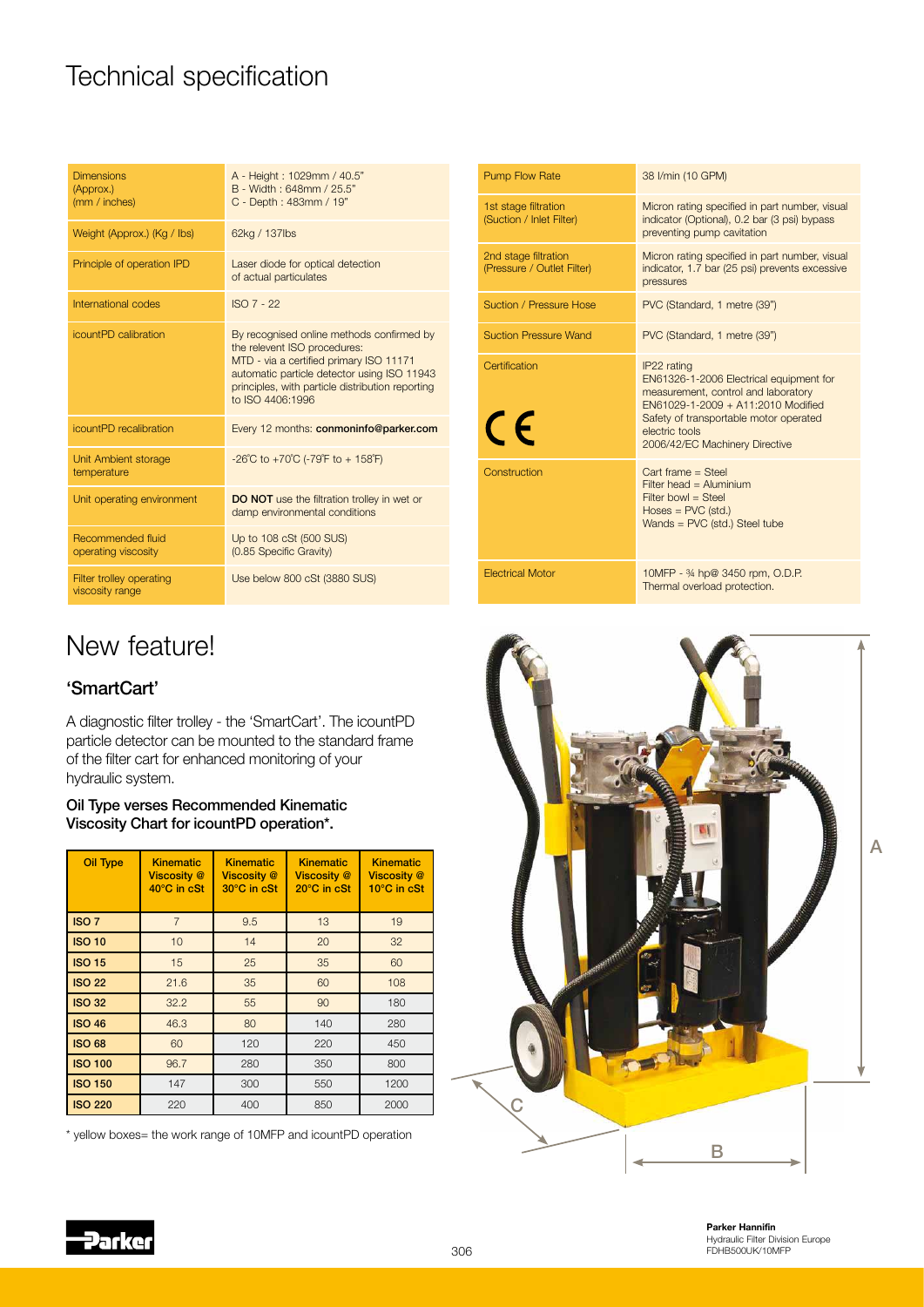#### Typical Fluid Cleanliness Level **Requirements**

Many manufacturers of hydraulic components have established fluid cleanliness levels for their components. Using a portable filter trolley can be a very effective way to reach and maintain these cleanliness levels.

| <b>Component</b>                           | <b>ISO Cleanliness Level</b> |
|--------------------------------------------|------------------------------|
| Servo control valves                       | 16/14/11                     |
| <b>Proportional valves</b>                 | 17/15/12                     |
| Vane and piston<br>pumps/motors            | 18/16/13                     |
| Directional and pressure<br>control valves | 18/16/13                     |
| Gear pumps/motors                          | 19/17/14                     |
| Flow control valves<br>cylinders           | 20/18/15                     |
| New fluid                                  | 20/18/15                     |

#### Filter Trolley Element Performance

| <b>Media</b><br>Code | <b>Filter</b><br><b>Media</b> | <b>Capacity</b><br>(Grams) |
|----------------------|-------------------------------|----------------------------|
| 40W                  | <b>Woven Wire</b>             | $\star$                    |
| 40SA                 | Synthetic                     | $\star$                    |
| 20Q                  | Microglass III                | 140                        |
| 10Q                  | Microglass III                | 135                        |
| 05Q                  | Microglass III                | 130                        |
| 02Q                  | Microglass III                | 110                        |



Notes: Multipass test run @ 80 l/pm to 3.5 bar terminal - 5 mg/l BUGL.

#### Filter Trolley Performance

Fluid cleanliness levels are a function of initial contamination levels, contamination ingression rates, reservoir size and filter element efficiency. The chart below lists approximate time requirements to achieve certain cleanliness levels based on the assumptions noted.

| Reservoir<br><b>Capacity</b><br>(Litres) | <b>Time</b><br><b>Required</b><br>(Hours) | <b>Projected</b><br><b>Cleanliness</b><br>Level (ISO) |
|------------------------------------------|-------------------------------------------|-------------------------------------------------------|
| 190                                      | 0.5                                       | 20/18/15                                              |
| 190                                      | 1.0                                       | 17/15/12                                              |
| 190                                      | 2.5                                       | 16/14/11                                              |
| 378                                      | 1.5                                       | 18/16/13                                              |
| 378                                      | 2.5                                       | 17/15/12                                              |
| 378                                      | 4.0                                       | 16/14/11                                              |
| 757                                      | 2.5                                       | 19/17/14                                              |
| 757                                      | 3.5                                       | 18/16/13                                              |
| 757                                      | 5.0                                       | 17/15/12                                              |

#### Notes:

The results in the chart are based on the following assumption:

- 1. Initial contamination level is 500,000 particles greater than 10 micrometers per 100 ml of fluid (10MFP trolley).
- 2. Inlet filter fitted with 40SA element; outlet with 20Q element.
- 3. System ingression rate equal to  $1 \times 10^6$  particles greater than 10 micrometers entering the system per minute.

#### Par-Gel Media Water Capacity

| <b>Model</b>     | <b>Fluid Viscosity</b> | Capacity |
|------------------|------------------------|----------|
| 10MFP            | 14cSt                  | 500 ml   |
|                  | 43cSt                  | 300 ml   |
| <b>N L L L L</b> |                        |          |

Notes:

1. Par-Gel elements are designed to remove "free water", which is defined as water that is above a particular fluid's saturation level.

2. Capacity is very dependent on flow rate and viscosity. Not recommended with fluids in excess of 108 cSt (500 SUS).



 $307$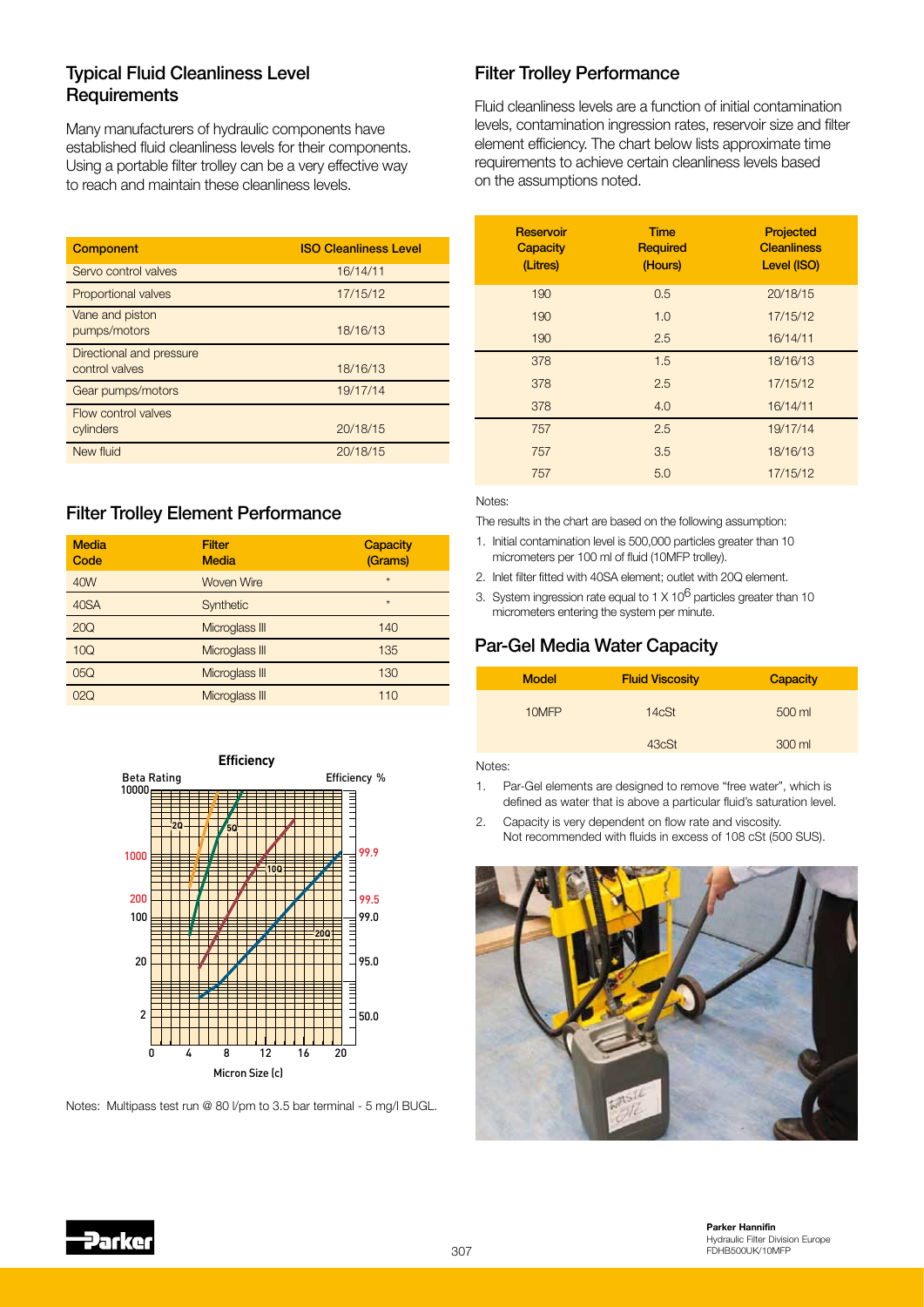#### Assembly

- 1. Install hoses to inlet and outlet filters by threading the hose end with the straight thread o-ring seal fitting into the filter flange.
- 2. Connect the PVC tube wands to the swivel fitting on the hose end. When servicing the PVC tube wand, do not over-torque the metal fittings going into the PVC coupling. Over-torque will result in cracking the coupling. Generally, 1/4 turn beyond hand-tight is sufficient.

#### Operating Instructions

- 1. Insert the inlet wand assembly into the supply fluid receptacle (drum/reservoir). The RFP filter is the inlet filter.
- 2. Insert the outlet wand assembly into the clean fluid receptacle (drum/reservoir). The ILP fIlter is the outlet filter.

Caution: Do not kink the hose assemblies, this may result in excessive vacuum or pressure at the pump.

- 3. Verify that the ON/OFF switch is OFF and plug the cord into the proper grounded power source (3 wire).
- 4. Turn switch to ON position and check outlet wand for oil flow. Allow 30 to 60 seconds for filters to fill with oil. If repeated attempts to obtain oil flow fail, check pump inlet fittings for tightness, remove inlet filter access cover and verify the cover sealing o-ring is in place. For very viscous fluids it may be necessary to pour 1 or 2 quarts of fluid into the RFP inlet filter housing to prime pump initially.
- 5. The condition of the filter element should be monitored by observing the cleanliness indicator on the outlet filter. When the indicator is in the CHANGE position, both inlet and outlet filter elements MUST be replaced to prevent fluid from going through the bypass in the filters.

6. The inlet filter element is provided with a 0.2 bar bypass spring, and prevents the pump from cavitating if the element is not changed. The outlet filter element is provided with a 2.4 bar bypass spring to prevent excessive pressure which may be harmful to personnel or to the filter trolley.

Warning: The filter bypass spring acts as a relief valve for the pump. Do not restrict the outlet hose with a shut-off valve which will defeat the function of the bypass valve, causing excessive pressure, which may be harmful to personnel or to the filter trolley.

7. The cleanliness indicator works on differential pressure and will indicate the condition of the element (CLEAN, CHANGE, or BYPASS).

NOTE: The filter trolley must be in operation for the indicator to read properly.

#### Maintenance Instructions

- 1. Turn switch to OFF position and unplug cord from electrical outlet.
- 2. Remove tube wands from oil to prevent siphoning.
- 3. Loosen hex head screws on filter cover. Turn cover to clear screws, remove cover.
- 4. Pull filter element from the filter head.

 a) Replace the synthetic or Microglass III elements. Verify replacement.

 b) Wire mesh elements can be cleaned. Ultrasonic cleaners provide best results.

- 5. Make sure element o-rings seat properly into the head, making sure that the notch on the element lines up with the notch in the head.
- 6. Inspect the cover o-ring and replace if necessary.
- 7. Relocate the cover and tighten hex head screws until they are snug. Do not over-torque these screws (Max torque is shown) in maintenance leaflet). Do not interchange the inlet filter cover with the outlet filter cover. (The inlet filter has a "RFP" prefix, the outlet filter has a "ILP" prefix).
- 8. Contact the Parker HFDE regarding IPD calibration.
- 9. IPD removal: remove oil lines from the IPD at the two fittings closest to the IPD. Disconnect the two cables from the IPD. Remove IPD from trolley via two screws. The trolley can be used without the IPD as long as the sample hoses are removed from the System 20. Protect sampling connectors from contamination.

#### Trouble Shooting

| <b>Problem</b>                             | Cause                                                                       | <b>Solution</b>                                                                                                                                                                                                                               |
|--------------------------------------------|-----------------------------------------------------------------------------|-----------------------------------------------------------------------------------------------------------------------------------------------------------------------------------------------------------------------------------------------|
| Does not start                             | <b>ON/OFF Switch</b><br>No electrical power<br>Defective motor              | Turn switch ON, replace switch if defective<br>Plug in cart<br>Contact service department                                                                                                                                                     |
| No oil flow or erratic<br>pump noise       | Filter housing not filled with oil<br><b>Suction leak</b><br>Defective pump | Allow pump to run 30 to 60 seconds<br><b>Check tightness of inlet fittings</b><br>Check o-ring in inlet filter cover for nicks<br>Kink or restriction in inlet hose<br>Add 1 or 2 quarts of oil to inlet filter<br>Contact service department |
| Indicator reads<br><b>CHANGE or BYPASS</b> | Element dirty<br>Oil extremely cold or viscous                              | Replace or clean elements (both filters)<br>Change element to coarser micron rating                                                                                                                                                           |
| Indicator does not<br>seem to move         | No outlet element<br>40 micron element installed in<br>outlet filter        | Install element<br>Check trolley model number to verify correct<br>element. The inlet filter has a rating RFP<br>prefix; the outlet filter has an ILP prefix                                                                                  |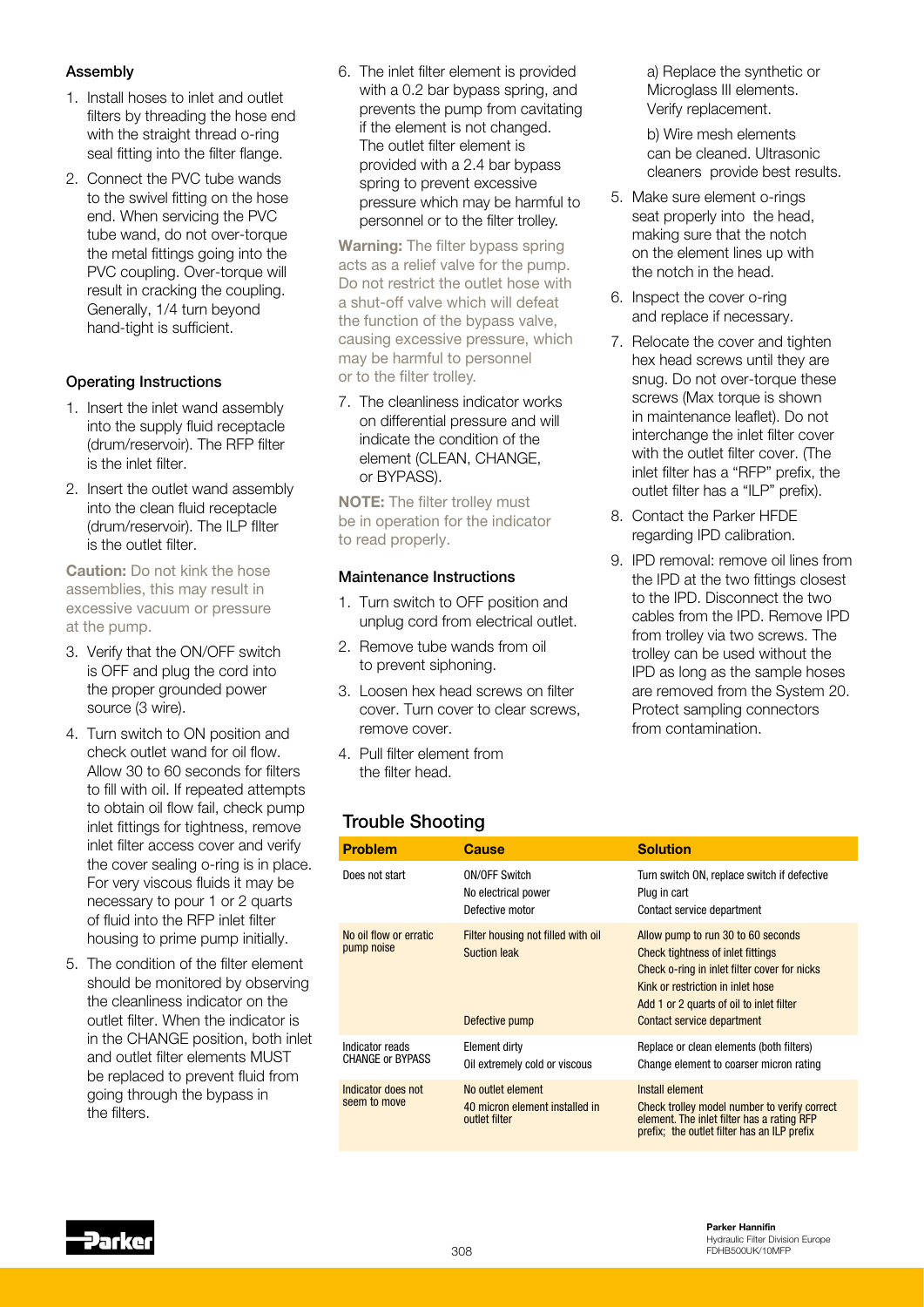## Filter Trolley Spare Parts List

(For more information consult Parker)

| Part No.     | <b>Description</b>                | <b>Qty</b>     | Part No.    | <b>Description</b>                                 |  |
|--------------|-----------------------------------|----------------|-------------|----------------------------------------------------|--|
| 928690       | Frame                             |                | 12/8 F50X-S | System 20 Fitting 2 (SmartCart)                    |  |
| 941468       | Frame (SmartCart)                 |                | 940978      | <b>Tube Fitting</b>                                |  |
| 940980       | <b>Pipe Reducer Fitting</b>       |                | 928623      | <b>Cord Reel</b>                                   |  |
| 940979       | <b>Tube Fitting</b>               | 1              | 940960      | Inlet Filter - Nitrile                             |  |
| 937526       | Suction Tube Assy.                |                | 941024      | Inlet Filter - Fluorocarbon                        |  |
| 928652       | <b>Adapter Fitting</b>            |                | 928784      | Tube Wand Assy. - Seal Option B                    |  |
| 928731       | Pump                              |                | 940961      | Outlet Filter - Nitrile                            |  |
| 940977       | <b>Adapter Fitting</b>            | 1              | 941025      | Outlet Filter - Fluorocarbon                       |  |
| 928650       | Wheel                             | $\overline{c}$ | 928663      | Hose Assy. - Seal Option B                         |  |
| 928653       | Axle                              | 1              | 928651      | <b>Handle Grip</b>                                 |  |
| 928678       | Motor 10MFP                       |                | See Chart** | Element, (1) Inlet & (1) Outlet                    |  |
| 937527       | Discharge Tube Assy.              | 1              | See Chart** | <b>Icount PD</b>                                   |  |
| 941467       | Discharge Tube Top (SmartCart)    |                | ACC6NN014   | <b>Icount Cable</b>                                |  |
| 941466       | Discharge Tube Bottom (SmartCart) | 1              | ACC6NH001   | <b>Icount Hoses</b>                                |  |
| STI.0144.100 | System 20 (SmartCart)             |                | ACC6NW009   | Icount Fitting 2                                   |  |
| 3/8-8F40HG5S | System 20 Fitting 1 (SmartCart)   | $\overline{2}$ |             | **Refer to chart on the ordering information page. |  |